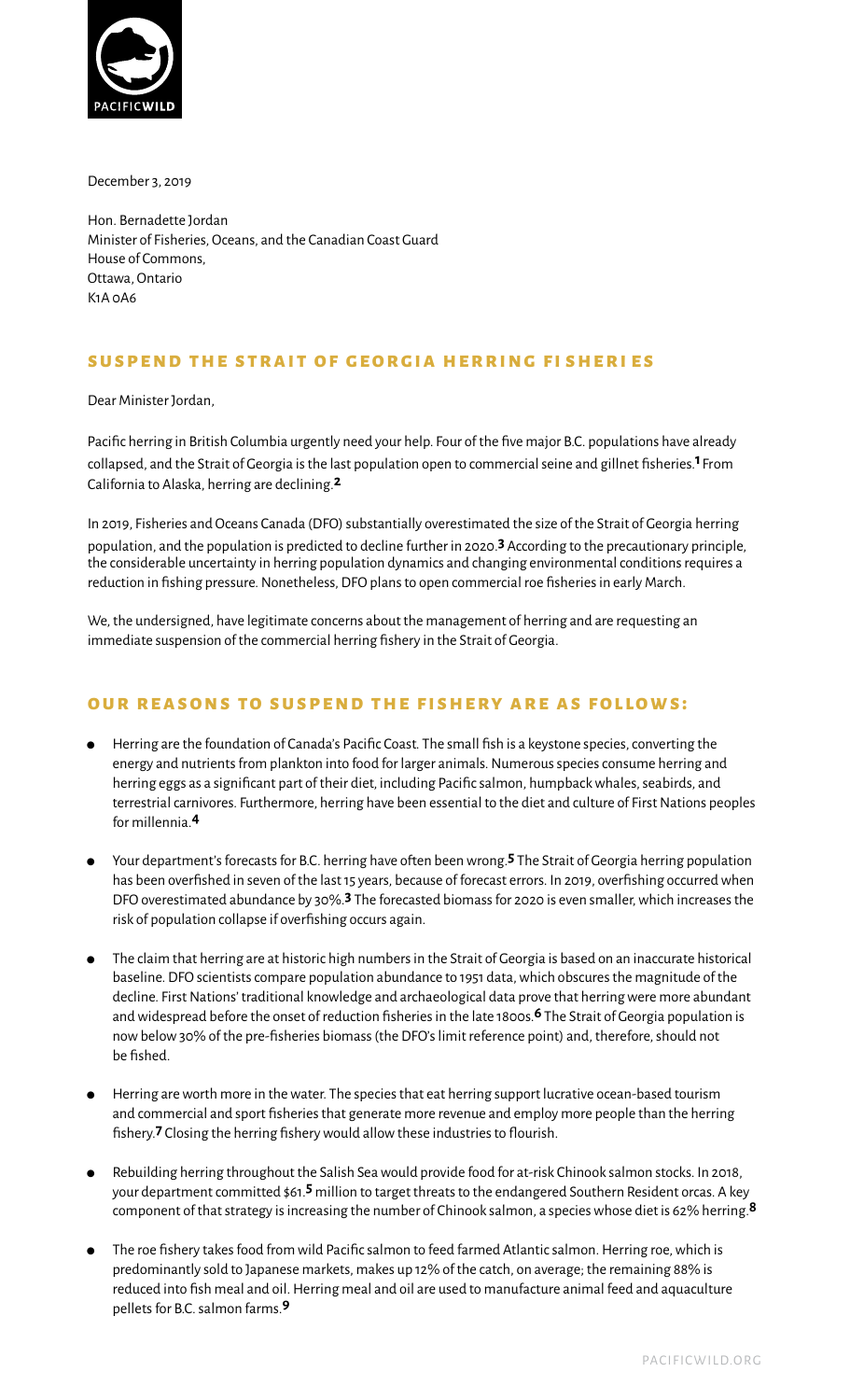As the Minister of Fisheries, Oceans, and the Coast Guard, it is your legal responsibility to sustain herring populations for First Nations, for the coastal ecosystem, and for all British Columbians, whose lives are inextricably tied to herring. There is substantial public support for suspending the fishery.

Minister Jordan, we support a ministerial order to suspend commercial herring fisheries in the Strait of Georgia.

#### **Sincerely,**

*Pacific Wild Conservancy Hornby Island Sea Shepherd Conservation Society Association for Denman Island Marine Stewards Sea Legacy Sitka Society for Conservation Pacific Yellowfin Charters Georgia Strait Alliance Sierra Club B.C. Living Oceans Society The Wilderness Committee BC Nature Tourism Powell River Wilderness Tourism Association Discovery Islands Marine Tourism Group The Sitka Foundation Cascadia Research World Fisheries Trust Squamish Streamkeepers SeaChange Marine Conservation Society Friends of Victoria Harbour Migratory Bird Sanctuary Hornby Island Diving Ltd. Bowen Island Conservancy Bowen Island Fish and Wildlife Club Lasqueti Island Nature Conservancy Friends of Cortes Island Society Valdes Island Conservancy Mayne Island Conservancy Society Mitlenatch Island Stewardship Team Cowichan Valley Naturalists' Society Comox Valley Naturalist Society Orca Network Orca Awareness Month Coastal Watershed Institute Friends of the San Juans Friends of Semiahmoo Bay Society Little Campbell Watershed Society Nature Nanaimo Save French Creek Estuarylands Arrowsmith Naturalists Salt Spring Ocean Stewards PNW Protectors Nature Photography by Martin Ryer Vancouver Island Photo Tours / Rolf Hiker Photography Bold Point Centre Blue Sphere Foundation Blue Sphere Media*

*Maple Leaf Adventures Mothership Adventures Inc. Prince of Whales Whale & Marine Wildlife Adventures Nimmo Bay Wilderness Resort Eagle Wing Whale & Wildlife Watching Tours Five Star Whale Watching All About Sailing San Juan Excursions, Inc. Spirit of Orca Whale Watching & Wildlife Tours Orca Spirit Adventures Ocean Ecoventures Bluewater Adventures Ocean Light II Adventures Ltd. Seasmoke Whale Watching Farewell Harbour Lodge and Alder Bay RV Park & Marina Spirit of the West Adventures Ltd. SpringTide Whale Watching & Eco Tours Wild West Sport Fishing Ltd. Hail Hunter Fishing Charters Dr. Dana Lepofsky, Simon Fraser University Dr. Abby Schwarz, Langara College*

### **Cc:**

*Hon. Justin Trudeau, Prime Minister of Canada Hon. Jonathan Wilkinson, Minister of Environment and Climate Change Jagmeet Singh, Leader NDP and MP Burnaby South Elizabeth May, MP Saanich—Gulf Islands Gord Johns, MP Courtenay—Alberni Paul Manly, MP Nanaimo—Ladysmith Patrick Weiler, MP West Vancouver—Sunshine Coast— Sea to Sky Country Rachel Blaney, MP North Island—Powell River Laurel Collins, MP Victoria*

*Hon. John Horgan, Premier of British Columbia Hon. Lana Popham, B.C. Minister of Agriculture Hon. Scott Fraser, B.C. Minister of Indigenous Relations and Reconciliation Adam Olsen, MLA Saanich North and the Islands*

*Rebecca Reid, DFO Pacific Regional Director General Brenda Spence, DFO Regional Pelagics Coordinator Victoria Postlethwaite, DFO Regional Herring Officer James Meldrum, DFO Resource Manager*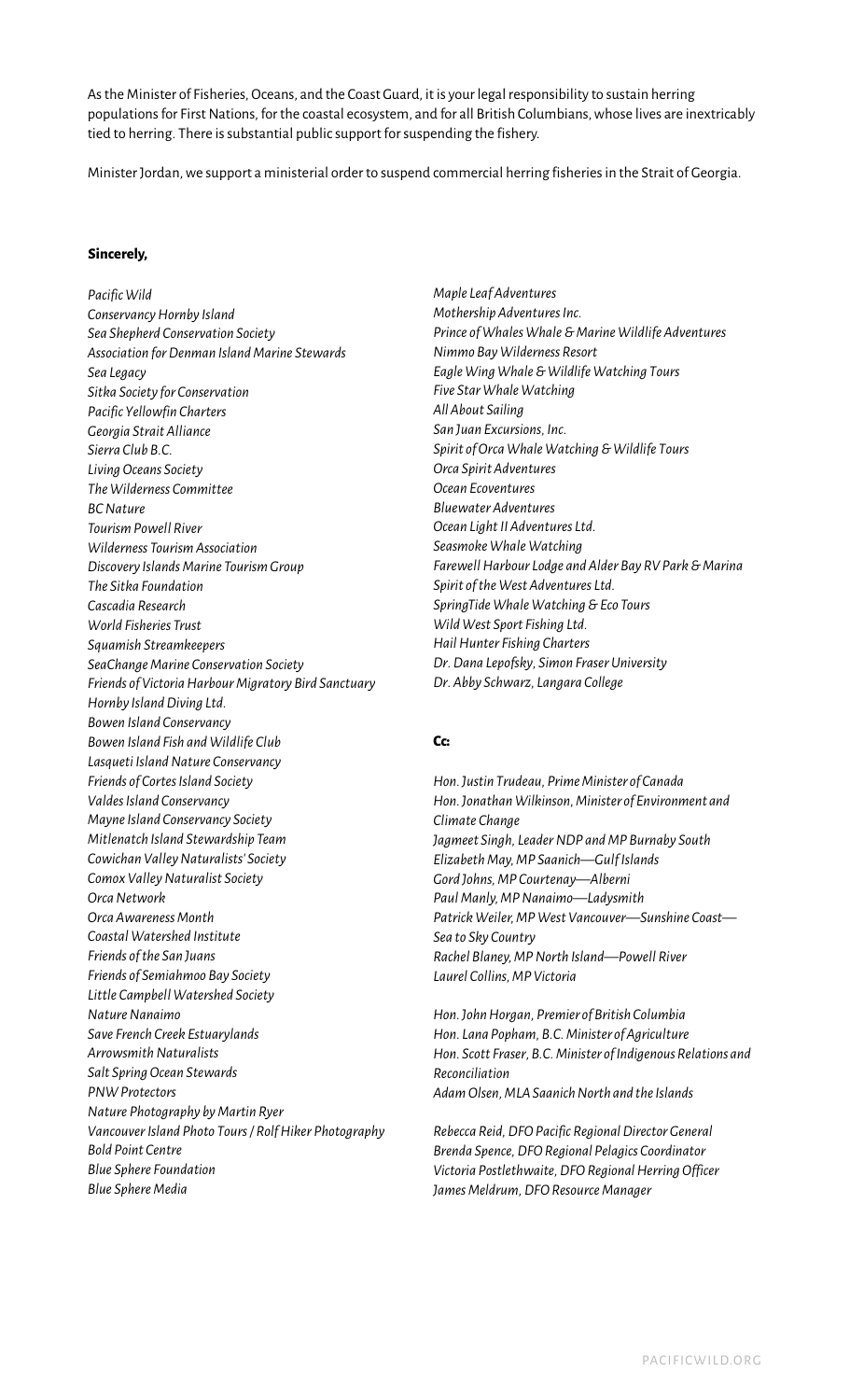## **supporting information**

- **1.** In the last twenty years, herring fisheries off Haida Gwaii, the Central Coast, and the West Coast of Vancouver Island have been closed many times (DFO 2018*b*). Despite years of little fishing, these populations have not recovered (DFO 2018*a*). In 2019, the Prince Rupert herring fishery was also closed, leaving the Strait of Georgia as the last of the five major populations to be targeted by a commercial roe fishery (DFO 2018*b*).
- **2.** In December 2018, the Sitka Tribe sued the Alaska Department of Fish and Game for mismanagement of the herring fishery in their territory. In 2018, the roe fishery in Sitka Sound closed early for the fourth time in six years, after failing to catch the full quota, because the herring were too small (Rose 2018). The California Department of Fish and Wildlife closed the 2019 commercial herring fishery in San Francisco Bay because the small quotas that the population can sustain make the profit margins too low for herring fishers (Duggan 2019).
- **3.** The 2019 forecast for the Strait of Georgia herring biomass was 122,291 metric tonnes (DFO 2018*a*). Applying a 20% harvest rate to the forecast, the fisheries quota was set at 28,430 tonnes (DFO 2018b). However, only 85,700 tonnes of herring returned to the Strait of Georgia, and the total catch (21,419 tonnes) was 25% of the total population biomass (i.e. an overharvest, DFO 2019). Just 54,200 tonnes are predicted to return in 2020, which is less than the population biomass in the early 1950s, the late 1970s, and throughout the 1990s (DFO 2019).
- **4.** Archaeological records from up to 10,700 years ago show that herring were more abundant and widespread than they are today. At 171 Indigenous village sites stretching from Puget Sound into southeastern Alaska, herring bones made up almost half of all fish bones, on average, and were found at 99% of sites (McKechnie *et al.* 2014). In some parts of the B.C. coast, like southwestern Vancouver Island and the Gulf Islands, herring were a more important food source for First Nations than Pacific salmon.
- **5.** In 2016, DFO committed to a review of their Pacific herring management framework. The Management Strategy Evaluation found that DFO populations models can over-predict the number of fish. When quotas are set based on overestimates, herring populations are overfished (*i.e.* the actual harvest rate exceeds the recommended harvest rate of 20% of the population). Herring were overfished in the Strait of Georgia in 2005, 2006, 2013, 2014, 2015, 2017 and 2019 (DFO 2018*a*, DFO 2019).
- **6.** The current management system uses 1951 data as a population baseline, which conceals the decline caused by early fisheries and limits the scope of recovery for B.C. herring populations. The B.C. commercial herring fishery began in 1876 and caught huge quantities of herring in the first half of the 20th century. By 1910, government officials noted that herring were less common in areas where they had been abundant (McKechnie *et al.* 2014). In 1962, the B.C. catch peaked at 215,547 tonnes—four times the predicted size of the Strait of Georgia population in 2020 (estimated at 54,242 tonnes; Herring School 2015, DFO 2019). In 1967, populations collapsed coastwide (Herring School 2015).
- **7.** In 2016, B.C. commercial fisheries for salmon, halibut, and hake were worth \$62.9 million, \$64 million, and \$18.3 million in landed value, respectively (\$145.2 million combined; DFO 2016). The B.C. whale watching industry generates approximately \$250 million per year (McGillivray 2018). In comparison, the 2016 landed value of the commercial herring fishery was just \$15.6 million (DFO 2016). Based on data from BC Stats and Statistics Canada, the sport fishing industry employed 9,000 people in 2016, who earned \$236.5 million (AgriService BC 2018). The herring fishery generated an estimated 356 full-time equivalent jobs (Cashion 2019).
- **8.** Washington State's Southern Resident Orca Task Force identified loss of forage fish as one factor contributing to Chinook salmon declines (Southern Resident Orca Task Force 2018). For Fisheries and Oceans Canada, increasing the availability of Chinook salmon, the preferred prey of the Southern Resident orcas, is one of three priority actions for protecting the whales (DFO 2018*c*). Adult Pacific herring contribute approximately 62% to the diet of adult Chinook salmon in offshore areas, like La Pérouse Bank, which is one of two new areas of critical habitat for Southern Resident orcas (DFO 2013, DFO 2018*d*).
- **9.** After processing to remove the roe from female herring, the carcasses of male and female herring are sold to reduction companies. The roe makes up 12% of the total catch on average (V. Postlethwaite, DFO Regional Herring Officer and Lead Special Use Herring Resource Manager, *pers. comm.*). The carcasses are reduced into meal and oil, which are used to manufacture aquaculture pellets, among other products, according to Canadian Fishing Company Vice President, Rob Morley (Bland 2016, Pynn 2017). A typical aquaculture feed used to feed Atlantic salmon in B.C. fish farms contains 5% herring meal and 2% herring oil (McGrath, Pelletier, and Tyedmers 2015).